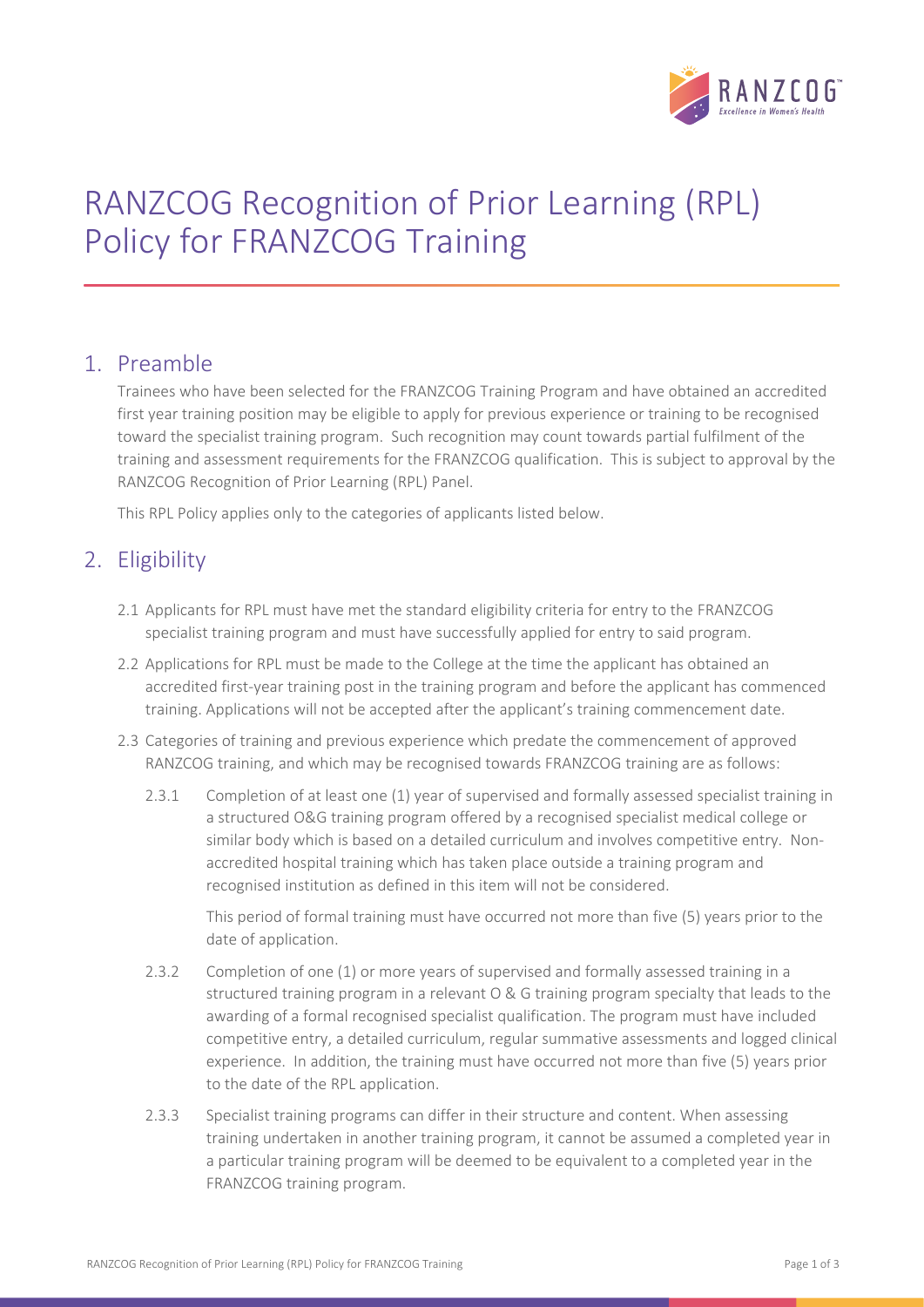

2.3.4 Assessment by the RANZCOG Specialist International Medical Graduate/Area of Need Assessment Committee as being not partially or substantially comparable to an Australian trained specialist.

Specialist International Medical Graduates (SIMGs) in this category are required to obtain the Australian Medical Council (AMC) certificate and then apply to enter the FRANZCOG specialist training program at Year 1.

Candidates in this group must still obtain the AMC certificate and obtain entry to the FRANZCOG training program as per items 2.1 and 2.2 above.

- 2.3.5 The provisions of item 2.3.1 above also apply to the candidates in this category.
- 2.4 The period of formal training must have occurred not more than five (5) years prior to the date of application and must include the following:
	- regular satisfactory summative assessments of performance and progress conducted by a specialist supervisor in the relevant O & G training program.
	- logged clinical and surgical experience in O&G signed off by supervisors and/or consultants in the relevant training program.

Any approved periods of time that have been taken for parental leave whilst in a formal O & G training program will be excluded from the five (5) year timeline period prior to the date of application.

2.5 For all the above categories of applicants a period of up to four (4) years may be approved where appropriate.

### 3. Application and Approval Process

- 3.1 All RPL applications will be assessed by the College's RPL Panel. This Panel is under the auspices of the Education Standards Committee and reports via that body to the RANZCOG Board.
- 3.2 Applications for RPL must be made in writing to the Chair of the College's RPL Panel and must be supported by all the documentation listed below:
	- Complete all necessary documentation as directed by the College.
	- Complete copies of any logbooks relating to previous O&G clinical/surgical training and must include number of each procedure, and certification of logbook validity by a training supervisor or other relevant authority.
	- Copies of all summative assessments and competencies (including dates) as part of previous O&G training.
	- Copies of completed research project in O&G or a related discipline in applicable and publications and or presentations and posters.
	- Evidence of successful completion of written and or oral examinations in O&G if applicable.
	- A statement or certificate attesting to satisfactory performance in the relevant training program from the appropriate college or certifying body.
	- Evidence of any teaching delivered.

NOTE: It is the responsibility of the applicant to provide all the above documentation. No assistance will be provided by the College to obtain missing documentation.